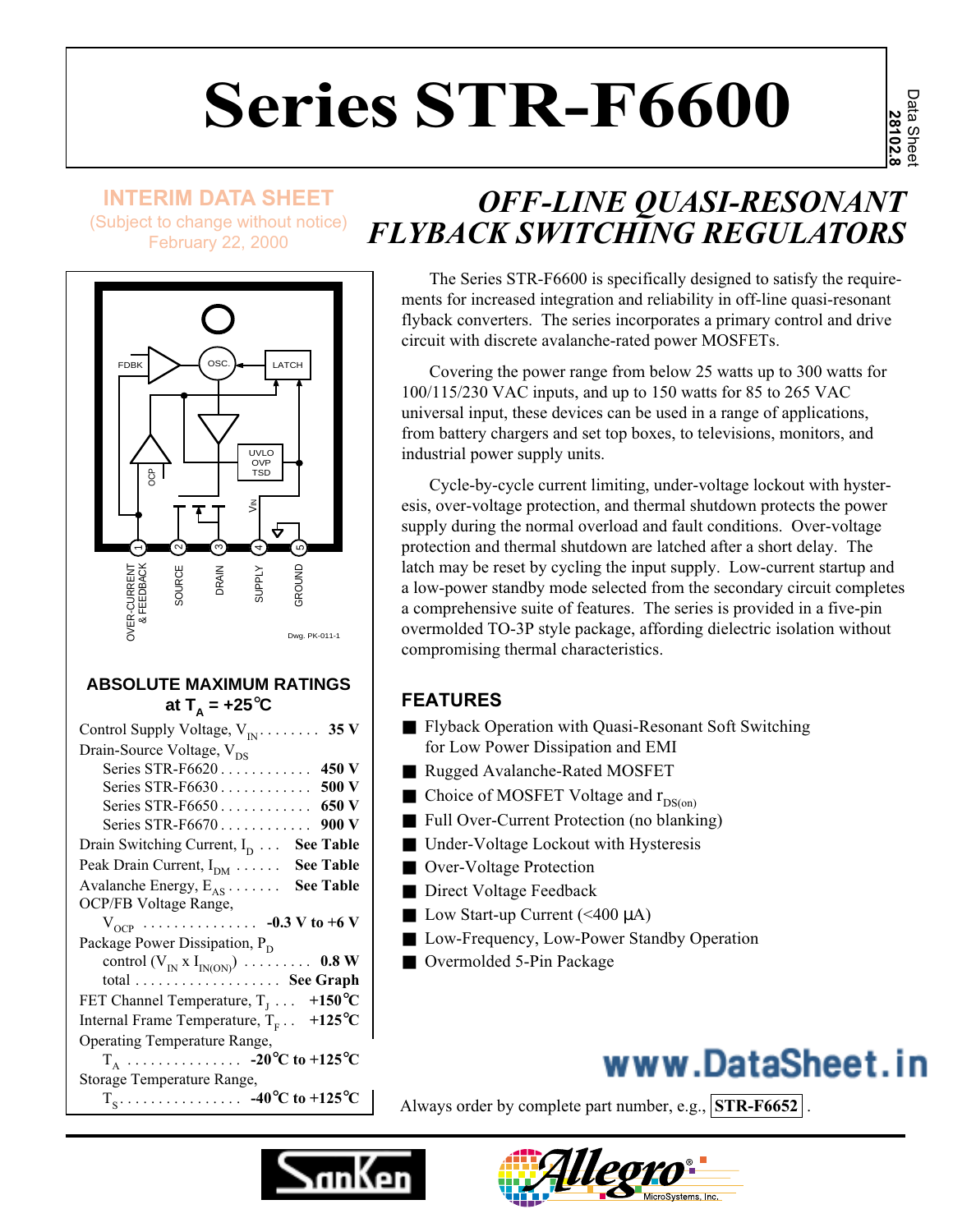

#### **FUNCTIONAL BLOCK DIAGRAM**

Worcester, Massachusetts 01615-0036 (508) 853-5000 Copyright © 2000 Allegro MicroSystems, Inc.

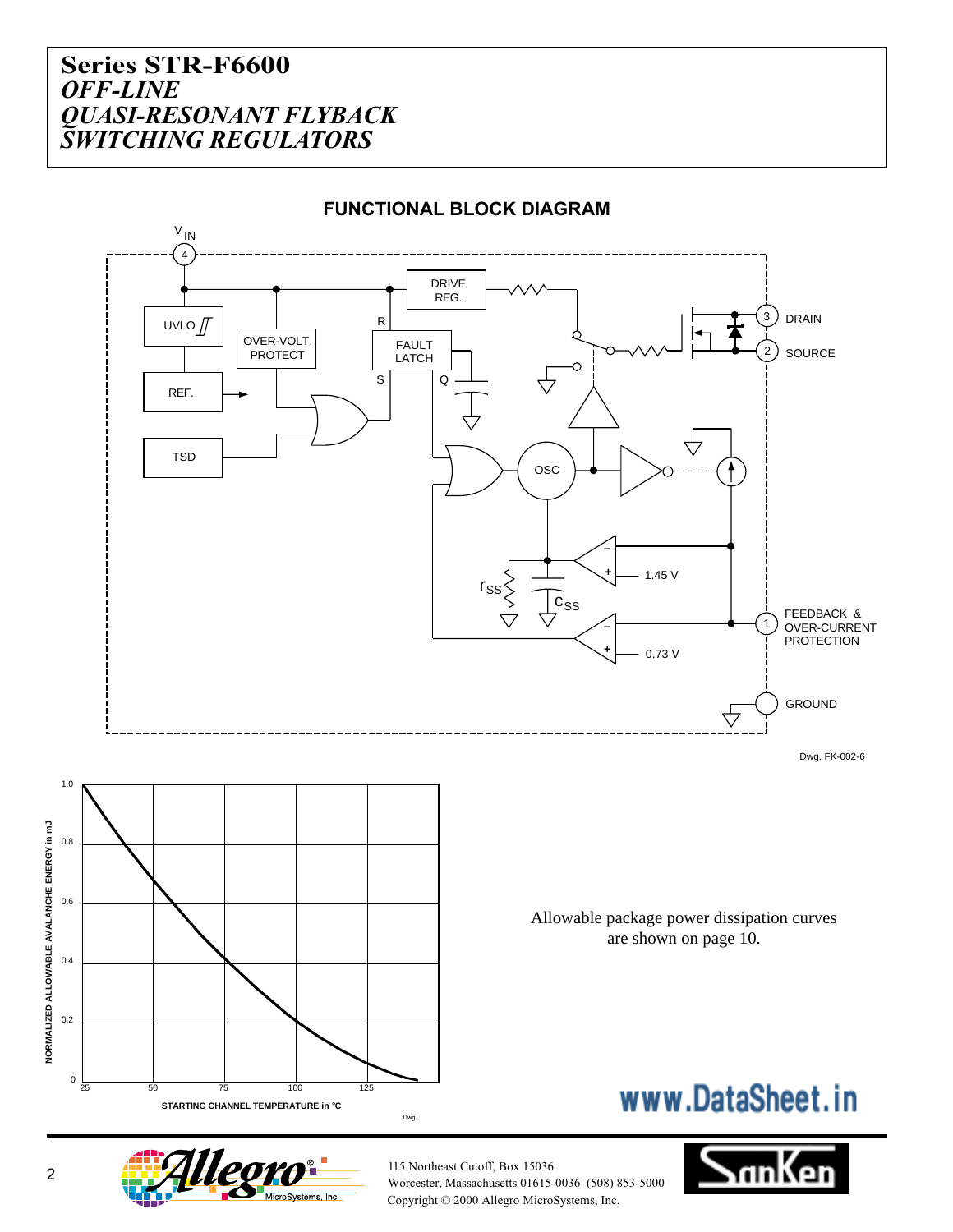| <b>Part Number</b> | $V_{DSS}$ (V) | $r_{DS(on)}(\Omega)$ | $E_{AS}$ (mJ) <sup>*</sup> | $I_{\text{D}}(A)$ | $I_{DM}(A)$ | $P_{\text{OUT}}(W)$ | at $V_{IN}$ (V rms) |
|--------------------|---------------|----------------------|----------------------------|-------------------|-------------|---------------------|---------------------|
| STR-F6624          | 450           | 0.92                 | 204                        | 16                | 19          | 98<br>130           | 100<br>120          |
|                    |               |                      |                            |                   |             |                     |                     |
| <b>STR-F6626</b>   | 450           | 0.58                 | 327                        | 16                | 26          | 145<br>190          | 100<br>120          |
| <b>STR-F6628</b>   | 450           | 0.35                 | 647                        | 22                | 36          | 225                 | 100                 |
|                    |               |                      |                            |                   |             | 290                 | 120                 |
| STR-F6632          | 500           | 2.54                 | 7.4                        | 9.0               | 11.2        | 36                  | 100                 |
|                    |               |                      |                            |                   |             | 50                  | 120                 |
| <b>STR-F6652</b>   | 650           | 2.8                  | 126                        | 7.9               | 10          | 40                  | 85-265              |
|                    |               |                      |                            |                   |             | 86                  | 220                 |
| STR-F6653          | 650           | 1.95                 | 260                        | 5.6               | 14          | 58                  | 85-265              |
|                    |               |                      |                            |                   |             | 120                 | 220                 |
| <b>STR-F6654</b>   | 650           | 1.15                 | 399                        | 9.7               | 18          | 92                  | 85-265              |
|                    |               |                      |                            |                   |             | 190                 | 220                 |
| <b>STR-F6656</b>   | 650           | 0.71                 | 521                        | 16                | 25          | 150                 | 85-265              |
|                    |               |                      |                            |                   |             | 300                 | 220                 |
| <b>STR-F6672</b>   | 900           | 7.7                  | 163                        | 4.6               | 6.4         | 25 (no heatsink)    | 220                 |
|                    |               |                      |                            |                   |             | 50 (with heat sink) | 220                 |
| <b>STR-F6674</b>   | 900           | 4.49                 | 242                        | 6.0               | 9.2         | 28                  | 85-265              |
|                    |               |                      |                            |                   |             | 76                  | 220                 |
| <b>STR-F6676</b>   | 900           | 2.81                 | 275                        | 7.8               | 12          | 44                  | 85-265              |
|                    |               |                      |                            |                   |             | 115                 | 220                 |

# **OUTPUT MAXIMUM RATINGS at**  $T_A$  **= +25°C**

\* Derate per graph, page 2

† Derate per graph, page 12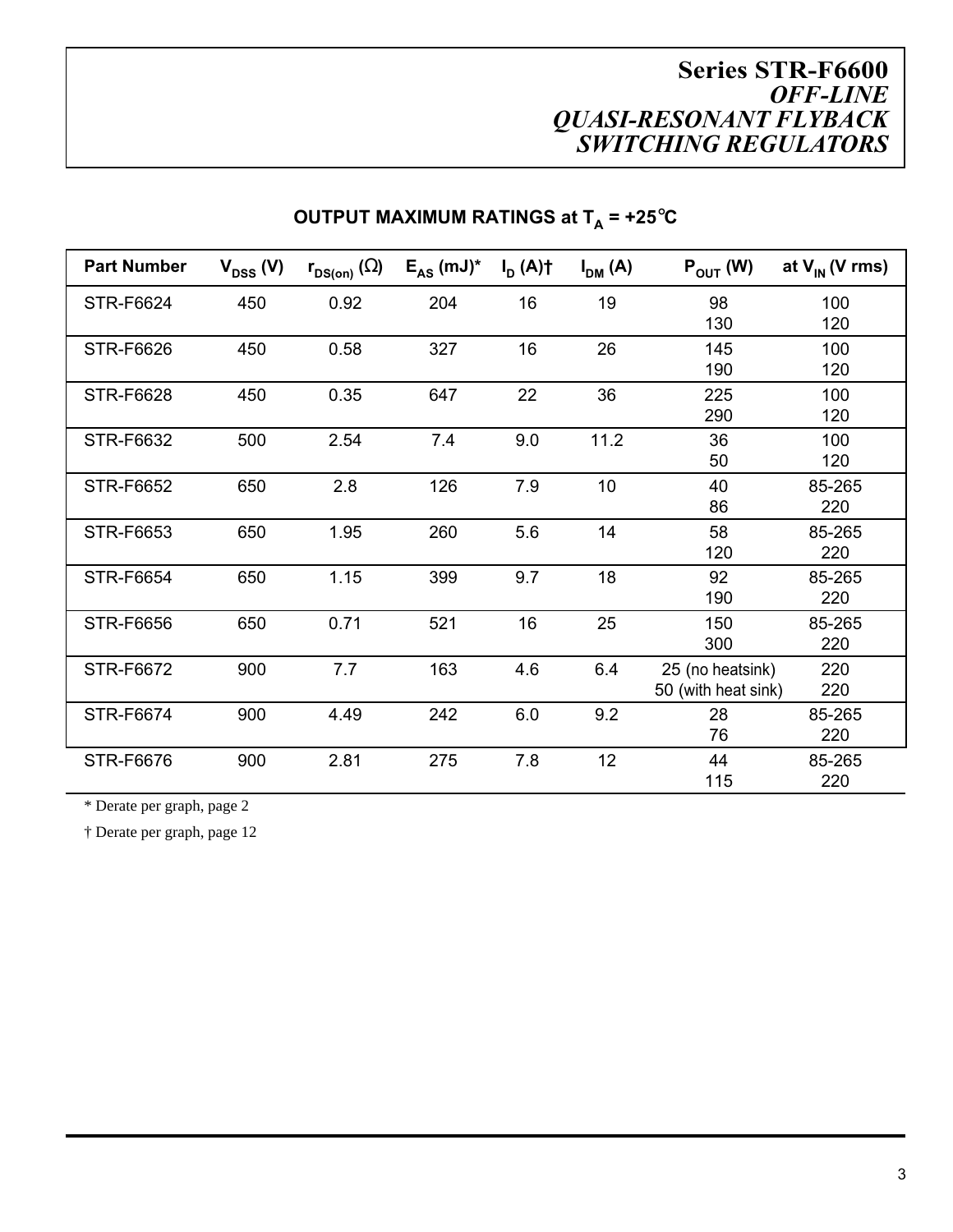# **ELECTRICAL CHARACTERISTICS at T<sub>A</sub> = +25°C, V<sub>IN</sub> = 18 V (unless otherwise specified).**

|                                                                      |                            |                                                                                    | <b>Limits</b>            |                          |           |                 |  |
|----------------------------------------------------------------------|----------------------------|------------------------------------------------------------------------------------|--------------------------|--------------------------|-----------|-----------------|--|
| <b>Characteristic</b>                                                | <b>Symbol</b>              | <b>Test Conditions</b>                                                             | Min.                     | Typ.                     | Max.      | <b>Units</b>    |  |
| On-State Voltage                                                     | $V_{INT}$                  | Turn-on, increasing $V_{IN}$                                                       | 14.4                     | 16                       | 17.6      | V               |  |
| Under-Voltage Lockout                                                | $V_{\text{INQ}}$           | Turn-off, decreasing $V_{IN}$                                                      | 9.0                      | 10                       | 11        | V               |  |
| Over-Voltage Threshold                                               | $V_{\text{OVP(th)}}$       | Turn-off, increasing $V_{IN}$                                                      | 20.5                     | 22.5                     | 24.5      | $\vee$          |  |
| Drain-Source Breakdown Voltage                                       | $V_{BR(DSS)}$              | $I_D = 300 \mu A$                                                                  | $V_{DS}$ max             | $\equiv$                 |           | $\vee$          |  |
| Drain Leakage Current                                                | $I_{DSS}$                  | At $V_{DS}$ max                                                                    | $\equiv$                 | $\overline{\phantom{0}}$ | 300       | μA              |  |
| <b>On-State Resistance</b>                                           | $r_{DS(ON)}$               | $V_s$ = 10 V, $I_p$ = 0.9 A, T <sub>J</sub> = +25°C                                | $\equiv$                 |                          | see table | $\Omega$        |  |
| <b>Maximum Off Time</b>                                              | $t_{\rm off}$              | Drain waveform high                                                                | 45                       | $\overline{\phantom{0}}$ | 55        | μs              |  |
| Minimum Pulse Duration for Input of<br><b>Quasi-Resonant Signals</b> | $t_{w(th)}$                | Drain waveform high <sup>1</sup>                                                   |                          |                          | 1.0       | μs              |  |
| Minimum Off Time                                                     | $t_{\rm off}$              | Drain waveform high <sup>1</sup>                                                   | $\overline{\phantom{0}}$ | $\overline{\phantom{0}}$ | 1.5       | μs              |  |
| Feedback Threshold Voltage                                           | $V_{FDBK}$                 | Drain waveform low to high <sup>1</sup>                                            | 0.68                     | 0.73                     | 0.78      | $\vee$          |  |
|                                                                      |                            | Oscillation synchronized <sup>2</sup>                                              | 1.3                      | 1.45                     | 1.6       | $\vee$          |  |
| <b>Over-Current Protection/Feedback</b><br><b>Sink Current</b>       | $I_{OCP/FB}$               | $V_{OCP/FB}$ = 1.0 V                                                               | 1.2                      | 1.35                     | 1.5       | mA              |  |
| <b>Latch Holding Current</b>                                         | $I_{IN(OVP)}$              | $V_{\text{IN}}$ reduced from 24.5 V to 8.5 V                                       | $\equiv$                 | $\overline{\phantom{0}}$ | 400       | μA              |  |
| Latch Release Voltage                                                | $\mathsf{V}_{\mathsf{IN}}$ | $I_{IN} \le 20 \mu A$ , $V_{IN}$ reduced from 24.5 V                               | 6.6                      | $\equiv$                 | 8.4       | $\vee$          |  |
| <b>Switching Time</b>                                                | $t_{f}$                    | $V_{DD}$ = 200 V, I <sub>D</sub> = 0.9 A                                           | $\equiv$                 | $\overline{\phantom{0}}$ | 250       | ns              |  |
| <b>Supply Current</b>                                                | $I_{IN(ON)}$               | Operating <sup>3</sup>                                                             | $\equiv$                 | $\overline{\phantom{0}}$ | 30        | mA              |  |
|                                                                      | $I_{IN(OFF)}$              | Increasing $V_{\text{IN}}$ prior to oscillation                                    | $\qquad \qquad -$        |                          | 100       | μA              |  |
| <b>Insulation RMS Voltage</b>                                        | $V_{WM(RMS)}$              | All terminals simultaneous refer-<br>ence to a metal plate against<br>the backside | 2000                     |                          |           | $\vee$          |  |
| <b>Thermal Resistance</b>                                            | $R_{\theta JM}$            | Output channel to mounting frame                                                   | $\qquad \qquad -$        |                          | 1.75      | °C/W            |  |
| <b>Thermal Shutdown</b>                                              | $T_{\rm J}$                |                                                                                    | 140                      |                          |           | $\rm ^{\circ}C$ |  |

Notes: Typical Data is for design information only.

1. Feedback is square wave,  $V_{IM} = 2.2 V$ ,  $t_h = 1 \mu s$ ,  $t_l = 35 \mu s$ .

2. For quasi-resonant operation, the input signal must be longer than  $t_{w(th)}$  and greater than  $V_{FDBK}$ .

3. Feedback is square wave,  $V_{IM} = 2.2 V$ ,  $t_h = 4 \mu s$ ,  $t_l = 1 \mu s$ .



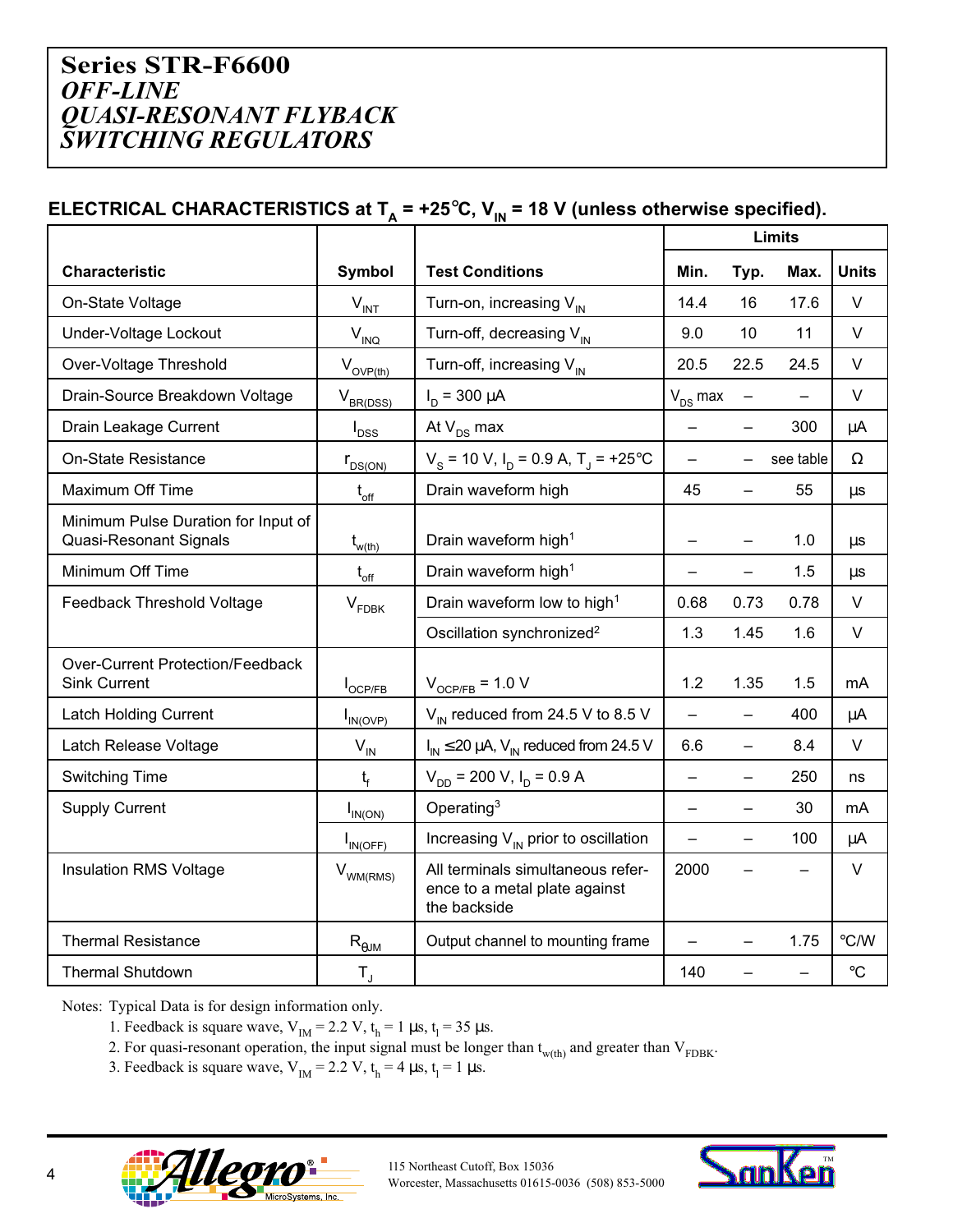#### **Functional Description and Operation**

The voltage on the  $V_{IN}$  terminal (pin 4) controls startup and shutdown of the Series STR-F6600 devices.

Figure 1 shows a typical start up circuit. The  $V_{IN}$ terminal voltage during startup is shown in figure 2.



**Figure 2 – Waveform of V<sub>IN</sub> Terminal Voltage at Startup**

At startup, C2 is charged through the startup resistor  $R_s$ . When the  $V_{IN}$  terminal voltage reaches 16 V (typ.), the control circuit enables regulator operation. Once the regulator starts, it draws up to 30 mA from C2 causing the voltage on C2 to fall momentarily. Once the regulator output voltage is established, the drive winding D starts to charge C2 via D2. The voltage on C2 thus recovers to the nominal drive voltage (18 V).

As shown in figure 3, the input current is below 100  $\mu$ A (at  $T_M = 25^{\circ}\text{C}$ ) prior to control circuit turn on. The latch circuit holding current is  $400 \mu A$  (max.). To ensure latch operation, the current in  $R<sub>s</sub>$  at the lowest ac input voltage should be at least 500  $\mu$ A.



**Figure 3 – Supply Terminal Current, I<sub>N</sub>** 

The value of  $R<sub>s</sub>$  thus determines the charge time of C2 and thus the startup delay. R<sub>s</sub> is typicaly 68 k $\Omega$  for wide operation (90 V ac to 265 V ac) and 100 k $\Omega$  for 220 volt ac operation.

The choice of C2 is a compromise between an acceptable startup delay (in conjunction with  $R<sub>s</sub>$ ) and a hold-up time sufficient to keep pin 4 above its under-voltage shutdown threshold of 11 V. Typically C2 is in the range of 47  $\mu$ F to 100  $\mu$ F.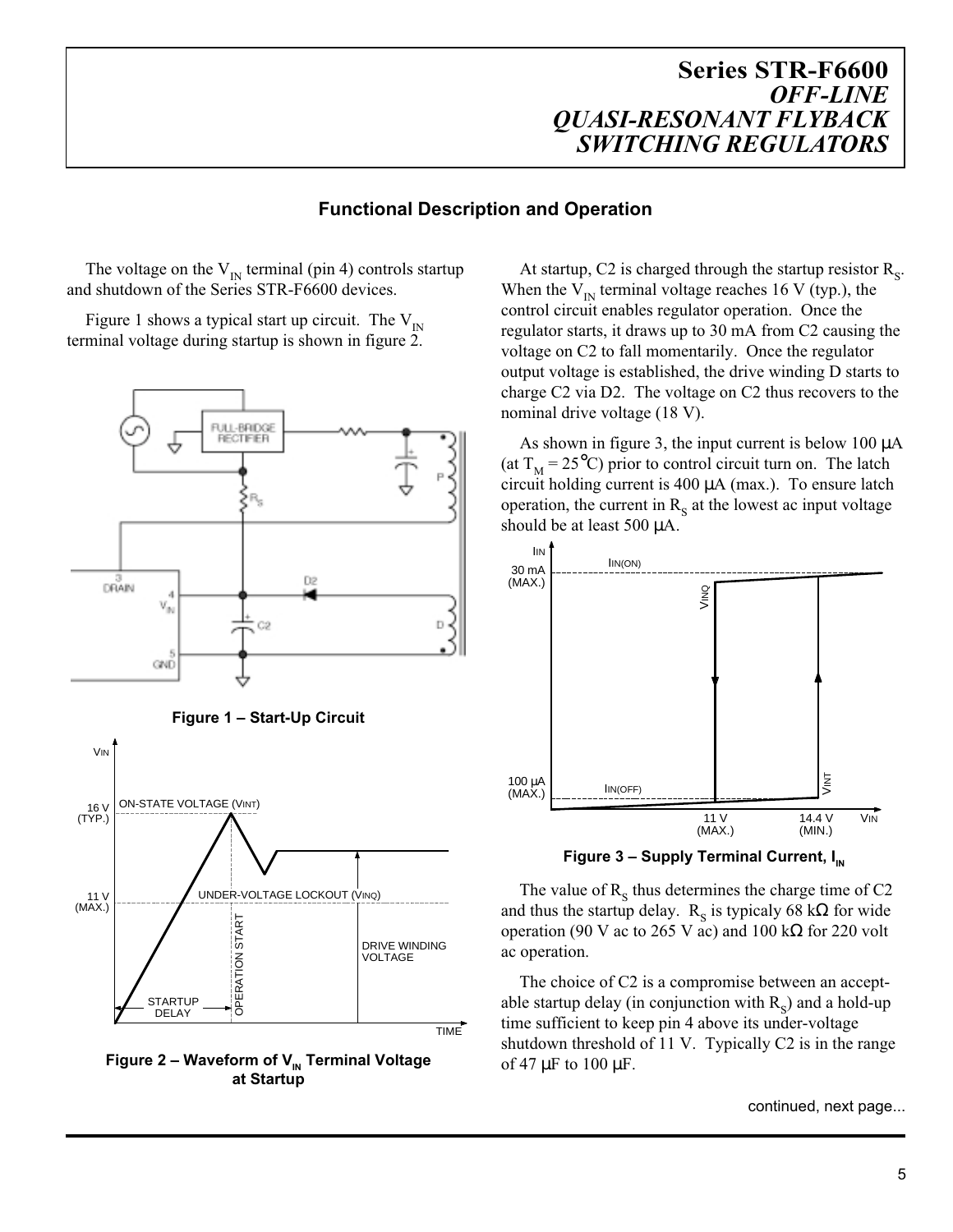#### **Functional Description and Operation (cont'd)**

The drive winding voltage is set such that in normal operation the C2 voltage is above the specified maximum shutdown voltage (11 V) and below the specified minimum over-voltage threshold (20.5 V).

In applications where there is a significant variation in load current, the  $V_{IN}$  terminal voltage may vary, as shown in figure 4. This is due to peak charging of C2. In this case, adding a resistor in the range of a few ohms to tens of ohms in series with the rectifier diode D2 will bring the voltage variation within limits.



**Figure 4 – Output Current I<sub>out</sub> – Terminal Voltage V<sub>IN</sub>** 

#### **Soft Start, Quasi Resonant and Voltage Regulation**

Refer to the Functional Block Diagram and the Typical Application Diagram (figure 6). The internal oscillator uses the charge/discharge of an internal 4700 pF capacitor  $(c_{\rm ss})$  to generate the MOSFET drive signals.

The regulator has two modes of operation:

1. fixed 50 µs off time (soft start) and

2. demagnetization sensing quasi-resonant mode normal operation.

In both cases, voltage regulation is achieved by taking the composite optocoupled voltage error and superimposed drain current ramp (current-mode control) and comparing this to an internal 0.73 V reference. The FBK/OCP

comparator output pre-terminates the oscillator, which turns off the MOSFET drive signal.

The MOSFET is turned on again when either  $c_{ss}$ discharges or a quasi-resonance signal is detected on pin 1.

#### **Fixed 50** µ**s Off-Time: Soft-Start Mode**

This is the mode of operation in the absence of a quasiresonance signal on pin 1 (see figure 5), and occurs at



**Figure 5 – Soft-Start Operation**

startup and in overload. It also can be commanded externally to provide low-power standby operation.

In the absence of a feedback signal (such as at startup, or a short circuit) the drain current ramp, sensed across R5 and noise filtered by R4/C5 appears on pin 1. When the ramp voltage on C5 exceeds the 0.73 V reference signal, the FBK/OCP comparator changes state, shutting down the oscillator and turning off the MOSFET. Thus the voltage on  $c_{ss}$  is held high (6.5 V) by the comparator. When the comparator changes state,  $c_{ss}$  discharges via  $r_{ss}$ ; the voltage on  $c_{ss}$  ramps down until it reaches 3.7 V. The oscillator turns on the MOSFET. This ramp-down time is internally trimmed to 50 µs. The comparator changes state again and the cycle repeats. Thus in the absence of feedback, the current-sense resistor R5 accurately controls the MOSFET maximum current.



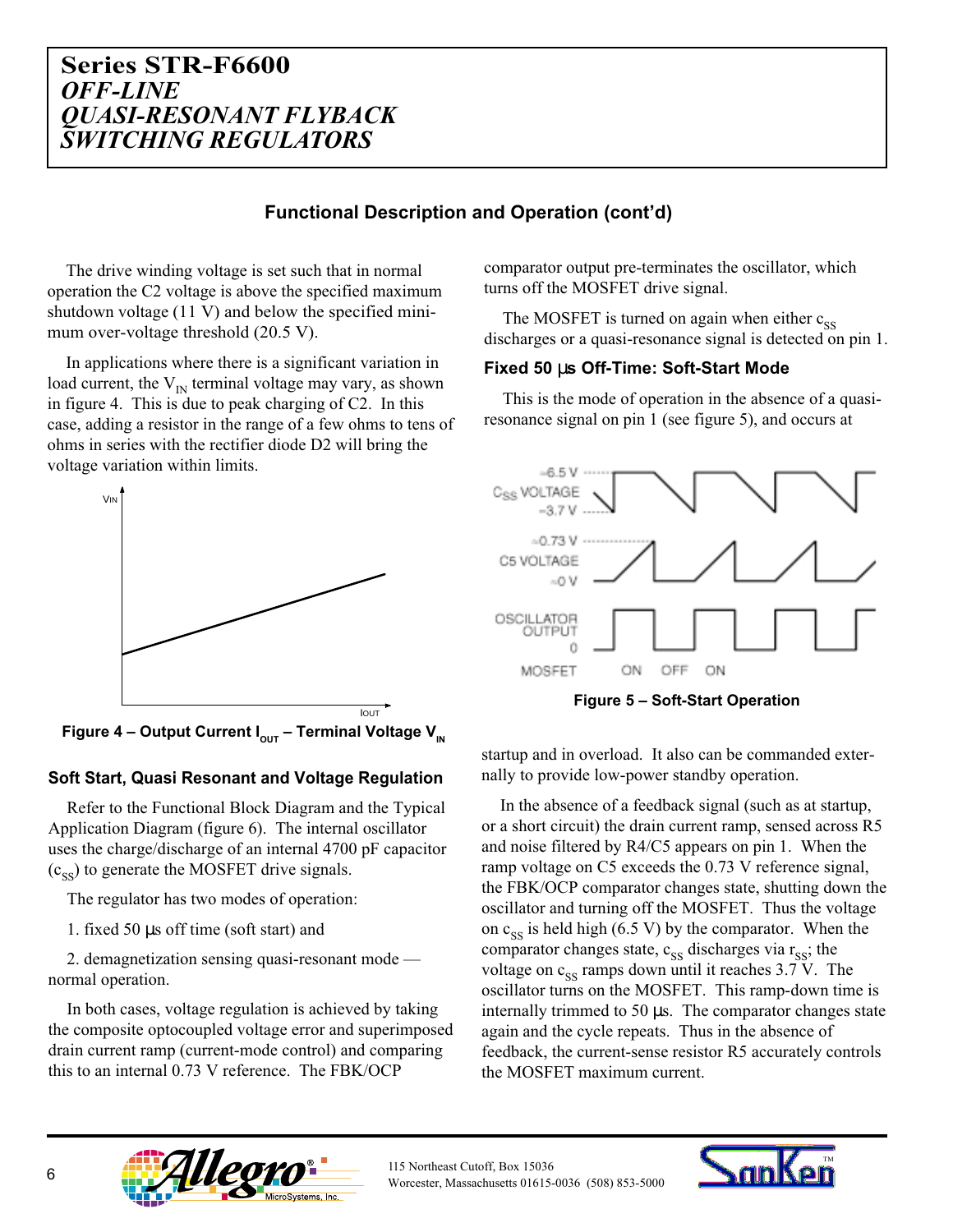# **Functional Description and Operation (cont'd)**



**Figure 6 – Series STR-F6600 Typical Application**

WARNING — These devices are designed to be operated at lethal voltages and energy levels. Circuit designs that embody these components must conform with applicable safety requirements. Precautions must be taken to prevent accidental contact with power-line potentials. Do not connect grounded test equipment.

The use of an isolation transformer is recommended during circuit development and breadboarding.

#### **Soft Start with Voltage Feedback (refer to figure 7)**

Output voltage control is achieved by sensing the optocoupled feedback current (proportional to the output voltage error signal) across resistor R4 and summing this with the drain current ramp on R5. The signal on pin 1 is therefore the opposite of the output voltage error signal and the drain current ramp. The dc bias signal across R4 is thus a function of the load. Consequently at light load, the bias signal on R4 is closer to the threshold voltage of the comparator.

To eliminate the possibility of false shutdown at MOSFET turn on (when there is a current spike due to the discharge of primary capacitance), a constant-current sink of 1.35 mA is turned on, effectively lowering the input impedance on pin 1, and momentarily increasing the shutdown threshold.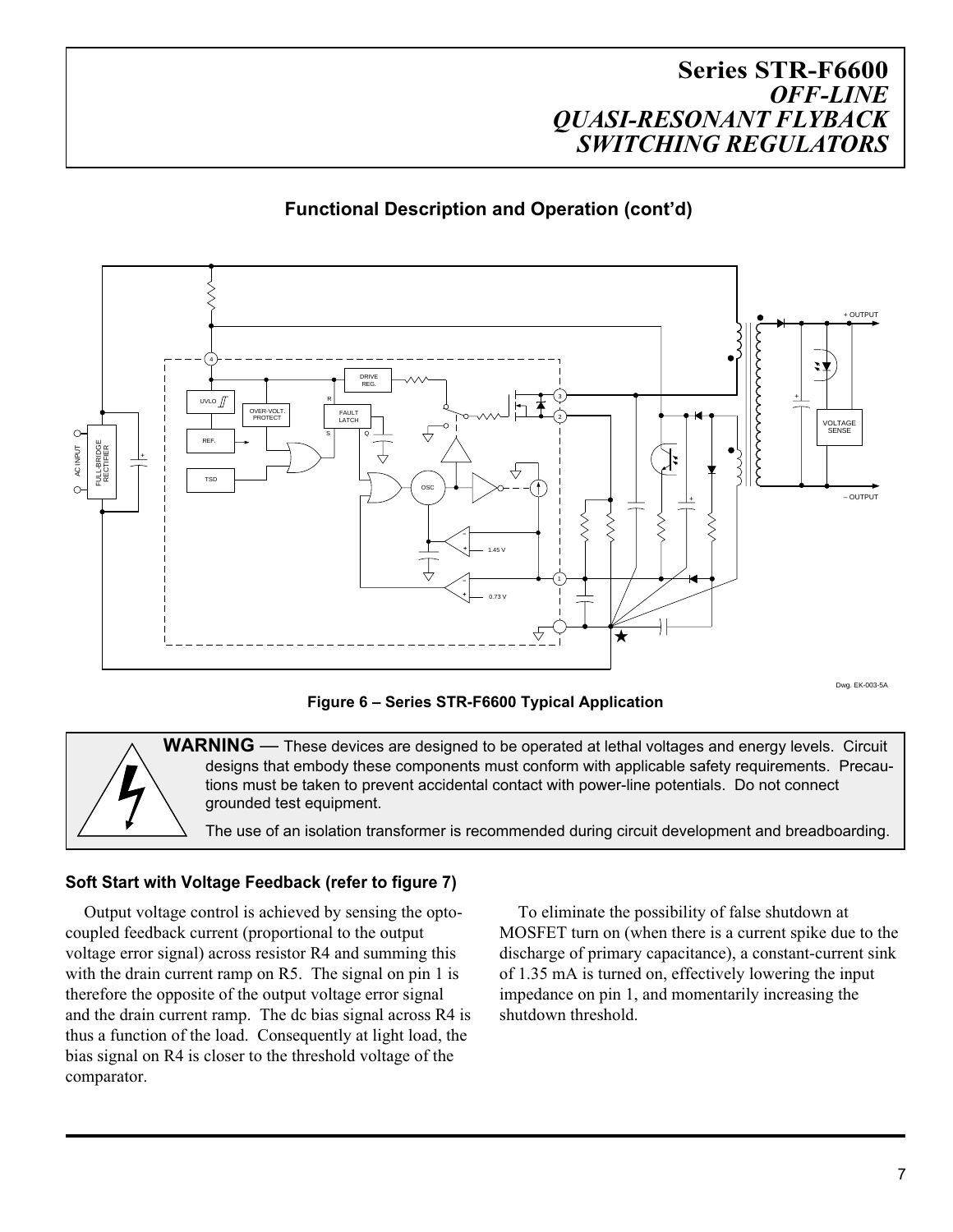

#### **Functional Description and Operation (cont'd)**



#### **Normal Operation (Quasi-Resonant) Mode**

Refer to the Functional Block Diagram, Typical Application diagram (figure 6), and Quasi-Resonance Waveforms (figure 8).

Regulation is achieved as in fixed off-time mode but instead of having a fixed off-time, the demagnetization of the transformer is sensed by a second comparator. This comparator threshold,  $V_{th(2)}$  is nominally 1.45 V. Quasiresonance sensing makes use of the natural magnetizing and leakage inductances and self-capacitances of the power circuit.

Figure 8 shows the drain voltage waveform,  $(V_{DS})$ , on pin 3 of the STR-F66xx, as well as  $V_p$ , the voltage on the primary of the transformer.

Once the current in the output diode stops flowing, the primary stored energy 'rings' as shown by  $V_{p}$  and  $V_{DS}$ .

The resonant frequency  $(f_r)$  is determined by the magnetizing inductance of the transformer and the capacitor C4.



**Figure 8 – Quasi-Resonance Waveforms**

The addition of this capacitor sets the ringing frequency and reduces the harmonic content in the  $V_{DS}$  waveform, lowering EMI. Also since  $V_{DS}$  falls to a minimum during the first half-cycle of the ring this point can be sensed and used to turn on the MOSFET with minimum voltage across it. Thus the MOSFET is low voltage and zero current switched (LVS/ZCS).



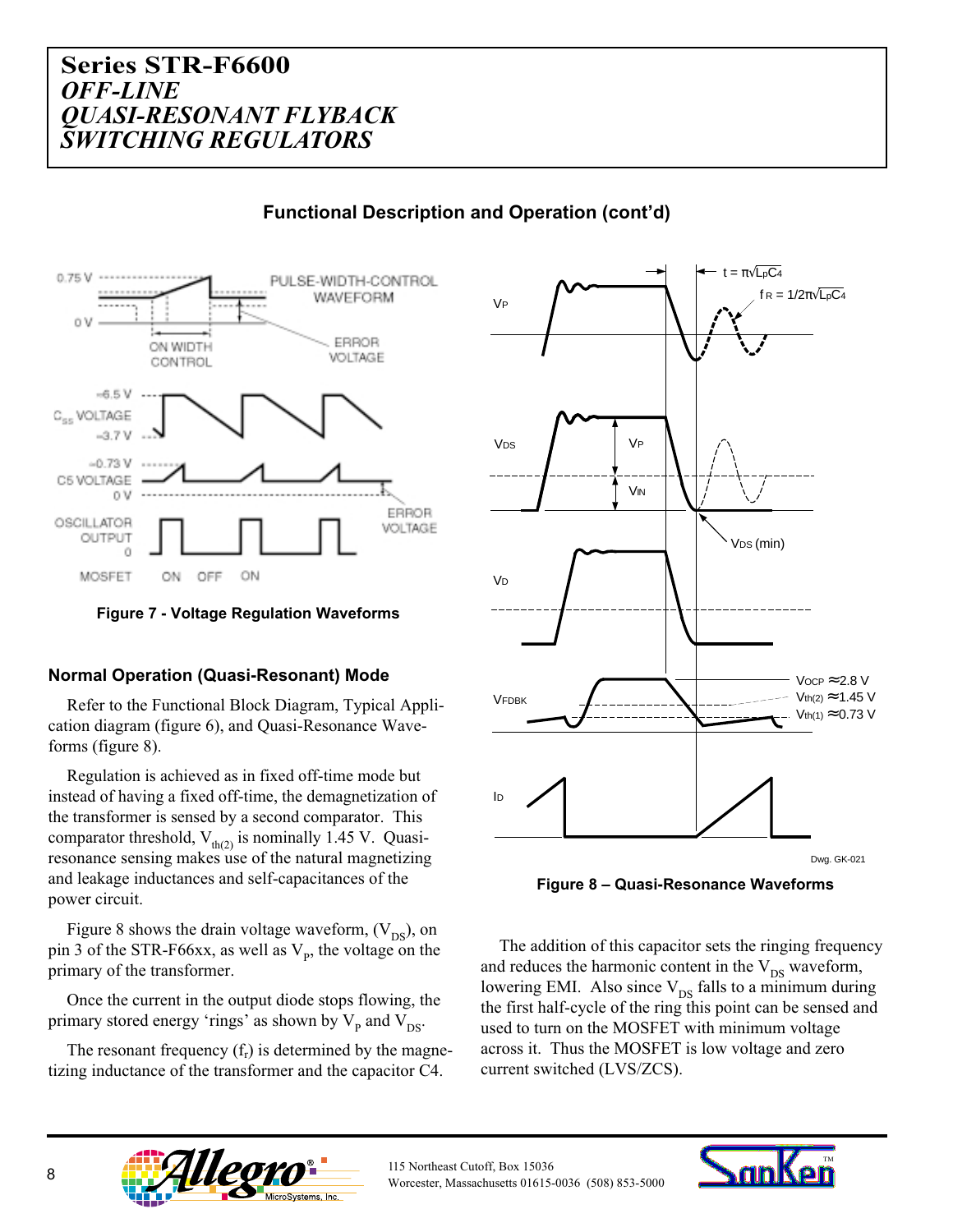#### **Functional Description and Operation (cont'd)**

The voltage  $V_{OCP}$  (pin 1) has the same form as the  $V_{DS}$ waveform. The condition for quasi-resonant operation is given by:

$$
2.0 \text{ V} < V_{OCP} > 5.5 \text{ V} \text{ for } > 1 \text{ µs}
$$

Transformer design is exactly as for any other discontinuous-mode type flyback.

For optimum EMI/efficiency performance, quasiresonance turn off is achieved when the MOSFET is at zero voltage and zero current; that is, at one half cycle of the quasi-resonance frequency, fr.

#### **Over-Current Protection (OCP) Functions**

Refer to the Functional Block diagram and Typical Application diagram (figure 6).

The regulator implements pulse-by-pulse over-current protection, which limits the maximum drain current in the MOSFET on every pulse by switching off the internal drive to the MOSFET, and the MOSFET drain current is detected across R5.

#### **Drive Circuit**

Refer to the Functional Block Diagram.

This circuit is driven from the oscillator and provides the current drive to charge and discharge the MOSFET gate-source capacitance, thereby switching the device on and off. The basic circuit configuration is totem-pole type with an additional limiting resistor in the gate circuit at turn on. This limits the turn on speed of the MOSFET, thereby reducing EMI due to the discharge of primary capacitance. This is possible because of the low-voltage switching, zero-current switching nature of the turn on.

The value of the turn-off resistance is lower, allowing the device turn-off current to be increased. This reduces the turn-off loss in the MOSFET.

The gate drive voltage  $(8.3 V)$  is such that even with 0.73 V across R5 (drain current sense resistor), the MOSFET is fully enhanced, allowing full use to be made of its high current handling capacity.

#### **Latch Circuit**

The latch circuit keeps the oscillator output low to inhibit operation of the regulator when over-voltage protection (OVP) and thermal shutdown (TSD) circuits are in operation. As long as the latch hold-in current is 400 µA (max., supplied via  $R_s$ ) with  $V_{IN}$  at 8.5 V (pin 4), the regulator will stay in the off state.

An internal noise filter provides 10 µs of noise immunity to prevent spurious operation of the over-voltage protection or thermal shutdown.

With the latch 'on', the voltage on pin 4 cycles between 16 V and 10 V as shown in figure 9. This is due to the higher current drawn when the pin 4 is at 16 V compared to that drawn close to shutdown (10 V).

Pulling  $V_{IN}$  (pin 4) below 6.5 V will reset the latch circuit, re-enabling the regulator.

#### **Thermal Shutdown**

This internal feature triggers the latch if the internal frame temperature exceeds 140°C (typ.).

The temperature is sensed on the control IC, but also protects against overheating of the MOSFET as the MOSFET and the control IC are mounted on the same lead frame. Additionally, protection is provided for other onboard components.



9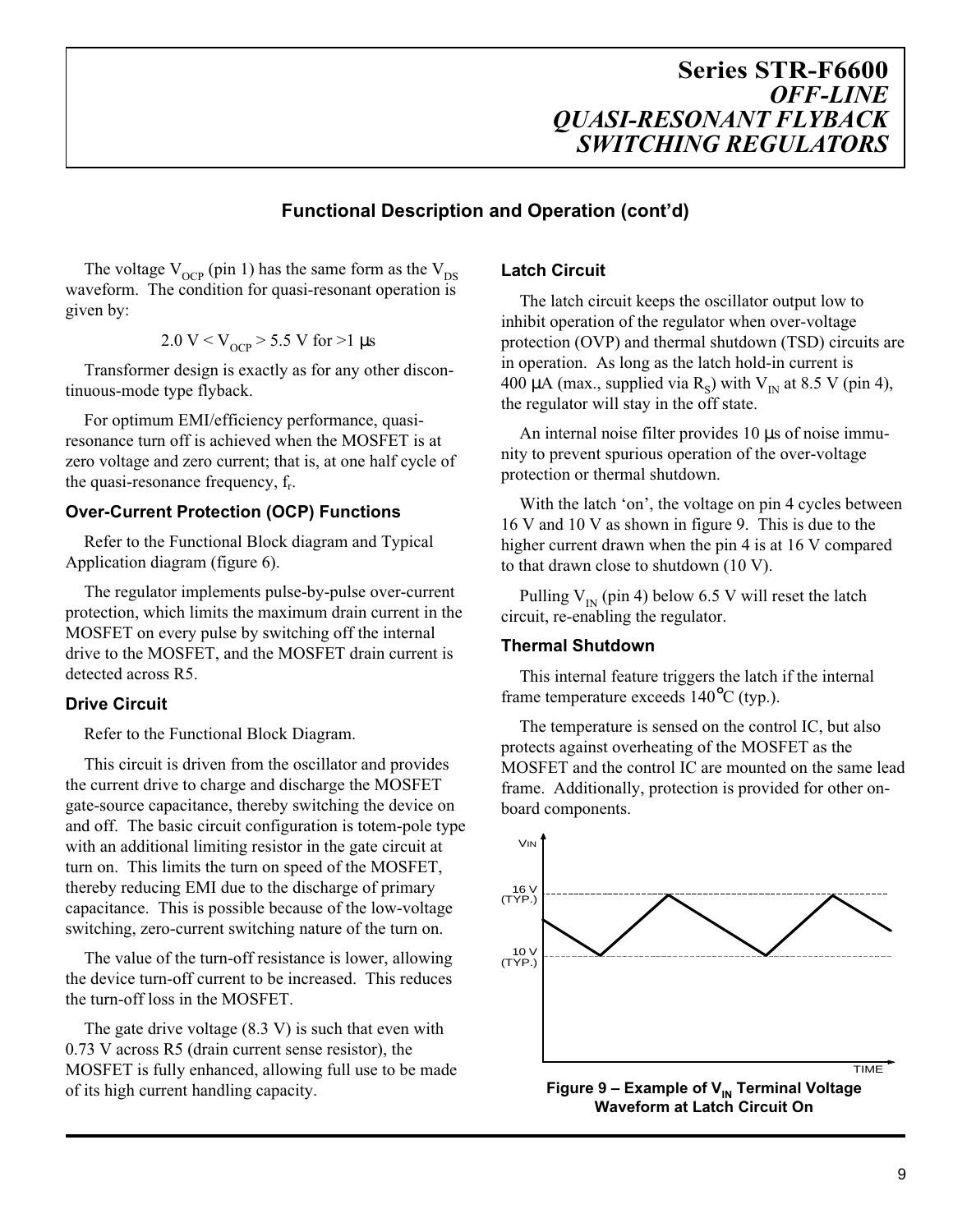## **Functional Description and Operation (cont'd)**

#### **Over-Voltage Protection Circuit**

This feature of the STR-F66xx triggers the latch circuit when the  $V_{IN}$  voltage (pin 4) exceeds 22.5 V (typ.). Because the voltage on pin 4 is proportional to the output voltage (they are linked by the transformer turns ratio), the regulator protects the output against over-voltage. This function is entirely independant of the output-voltage regulation loop and indeed will protect against output over-voltage should the voltage error signal be lost. The measure of over-voltage is given by:

 $V_{\text{OUT(OVP)}} = V_{\text{OUT(NOM)}}$  x  $V_{\text{IN(OVP)}}/V_{\text{IN(NOM)}}$ 

where  $V_{IN(OVP)}$  is the drive voltage on pin 4.

In an over-voltage sensitive application, the drive voltage can be set to close to 20 V and thus will protect the output, if it rises more than 10% above nominal.







## **ALLOWABLE PACKAGE POWER DISSIPATION**



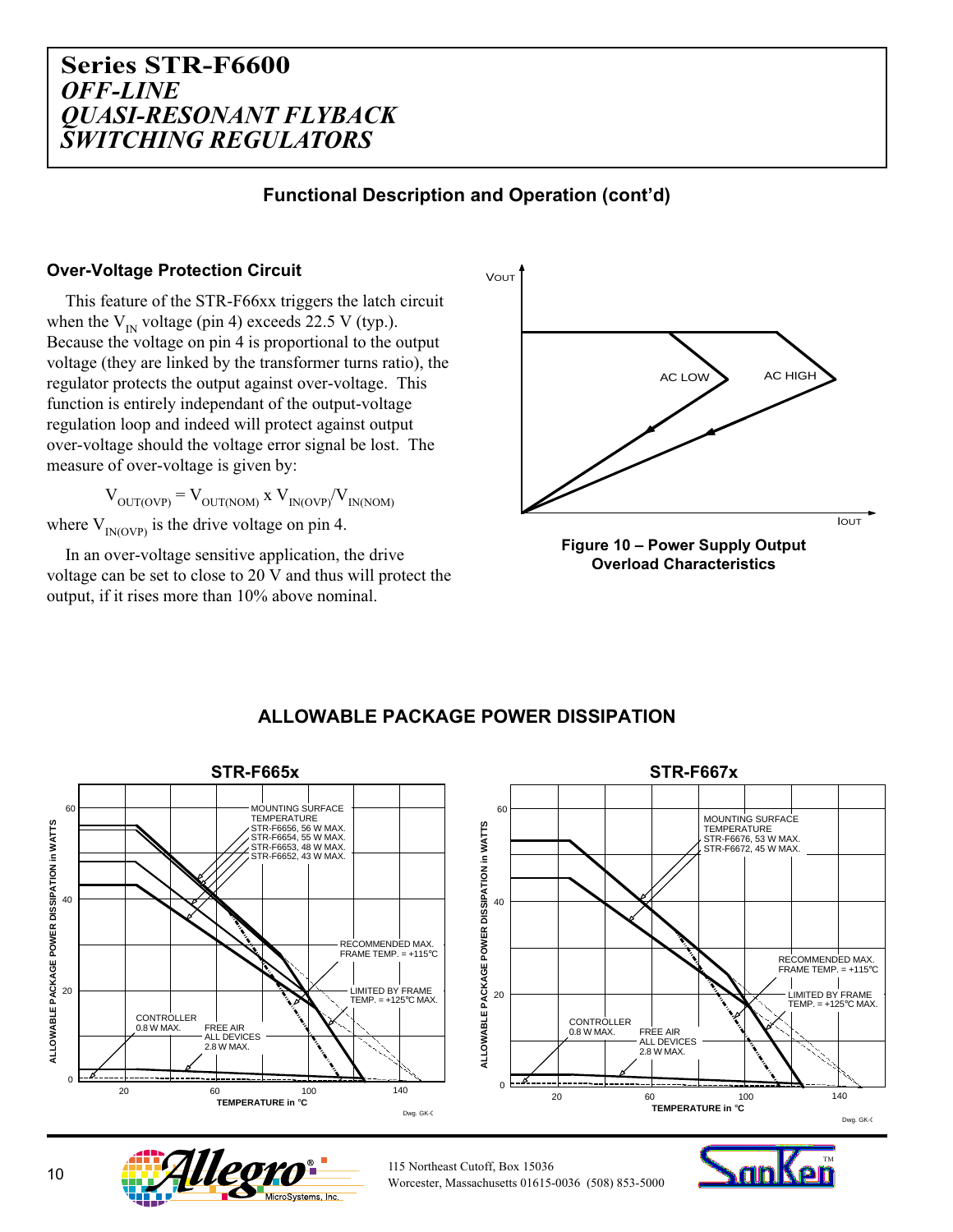**MOSFET Safe Operating Areas** (single pulse at  $T_A$  = +25°C)

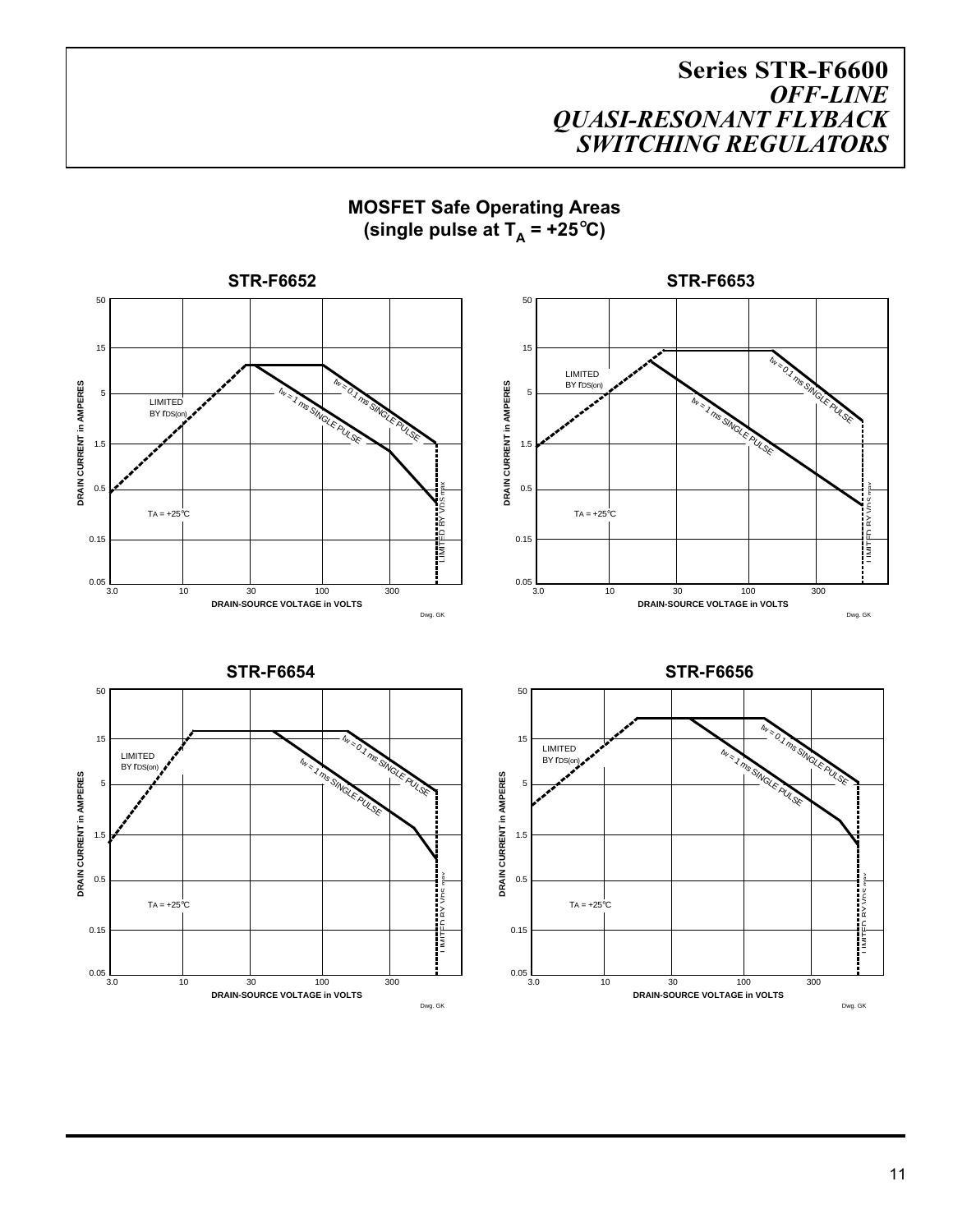





**.eo**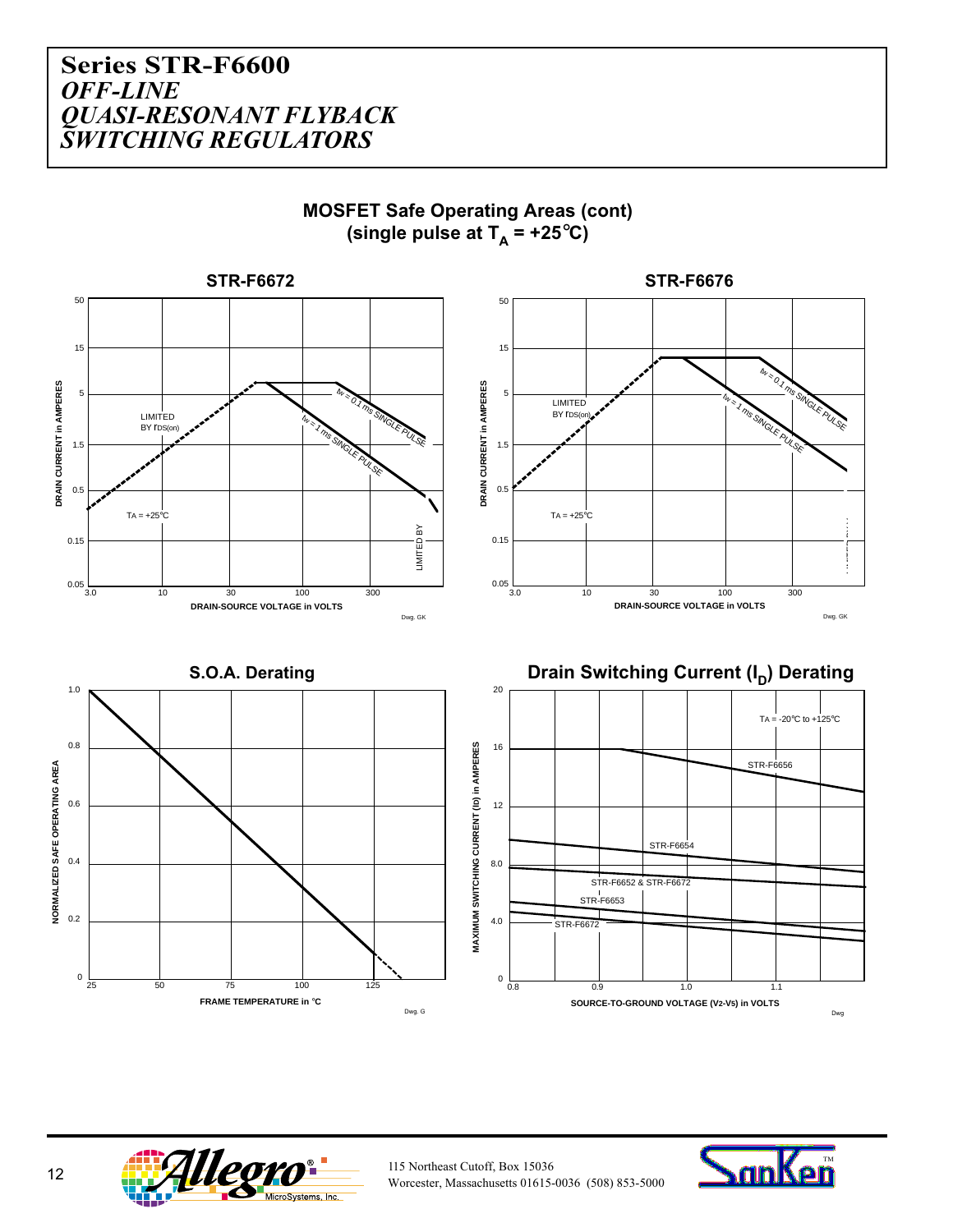## **Transient Thermal Impedance**

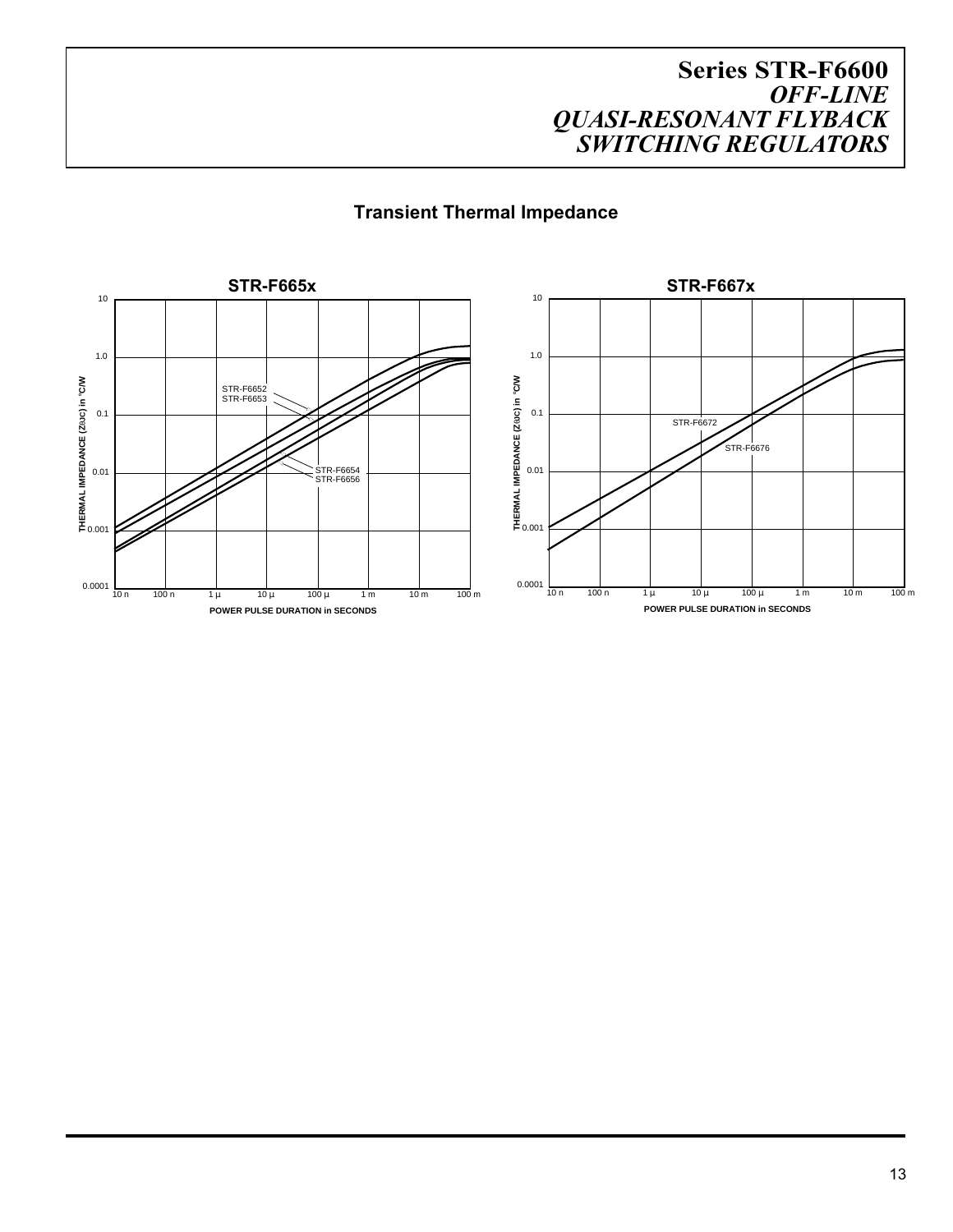#### **Applications Information**

#### **Capacitors**

Electrolytic capacitors carrying large switching frequency ripple currents (C1 and the output capacitors) should be capable of handling the high rms currents involved. Capacitors with low ESR are suitable. The quasi-resonance capacitor C4 should be a high-voltage ceramic type suitable for pulsed current operation.

The safety critical nature of the off-line application must be considered when selecting both X and Y capacitors for common- and differential-mode noise filtering. Use of the low-noise quasi-resonant Series STR-F6600 will allow optimization of these capacitor values.

C5, the 470 pF filtering capacitor should be a 50 V temperature-stable (COG) ceramic type.

#### **Resistors**

Resistor R5 carries high-frequency current, and so a low internal inductance type of 1 W rating should be used.

Resistor R9  $(R<sub>s</sub>)$  should be 2 W metal oxide.

All other resistors can be 1/4 watt or 1/2 watt metal film.

#### **Diodes**

Diodes carrying the high-frequency flyback currents (such as the transformer rectifier diodes) should have a fast or ultrafast reverse-recovery characteristic, adequate current handing and peak reverse-voltage rating. Allegro/ Sanken supplies a range of suitable diodes, and these are described in the Allegro/Sanken short-form catalogue (AMS-127) or latest issue of Bulletin D01EC0.

#### **Optocoupler**

Both Toshiba TLP 621 and Siemens SFH 610A2 or 615A2 are suitable. A current-transfer ratio of 50% to 200% is acceptable.

#### **Error Amplifier**

A standard TL431 transconductance amplifier or an Allegro/Sanken Series SE error-amplifier IC can be used. The Series SE is particularly well-suited to high-voltage (70 V to 140 V) power outputs.

If a Series SE error-amplifier IC is used, normally phase compensation is not required. Should additional highfrequency attenuation be required, a capacitor  $(0.022 \mu F)$  or less) can be connected across the primary side (collectoremitter) of the optocoupler, a diode to maintain quasiresonant operation should be added in series with the phototransistor emitter.

*The products described here are manufactured in Japan by Sanken Electric Co., Ltd. for sale by Allegro MicroSystems, Inc.*

*Sanken Electric Co., Ltd. and Allegro MicroSystems, Inc. reserve the right to make, from time to time, such departures from the detail specifications as may be required to permit improvements in the performance, reliability, or manufacturability of their products. Therefore, the user is cautioned to verify that the information in this publication is current before placing any order.*

*These products are not authorized for use as critical components in life-support appliances, devices, or systems without express written approval.*

*The information included herein is believed to be accurate and reliable. However, Sanken Electric Co., Ltd. and Allegro MicroSystems, Inc. assume no responsibility for its use; nor for any infringements of patents or other rights of third parties which may result from its use.*



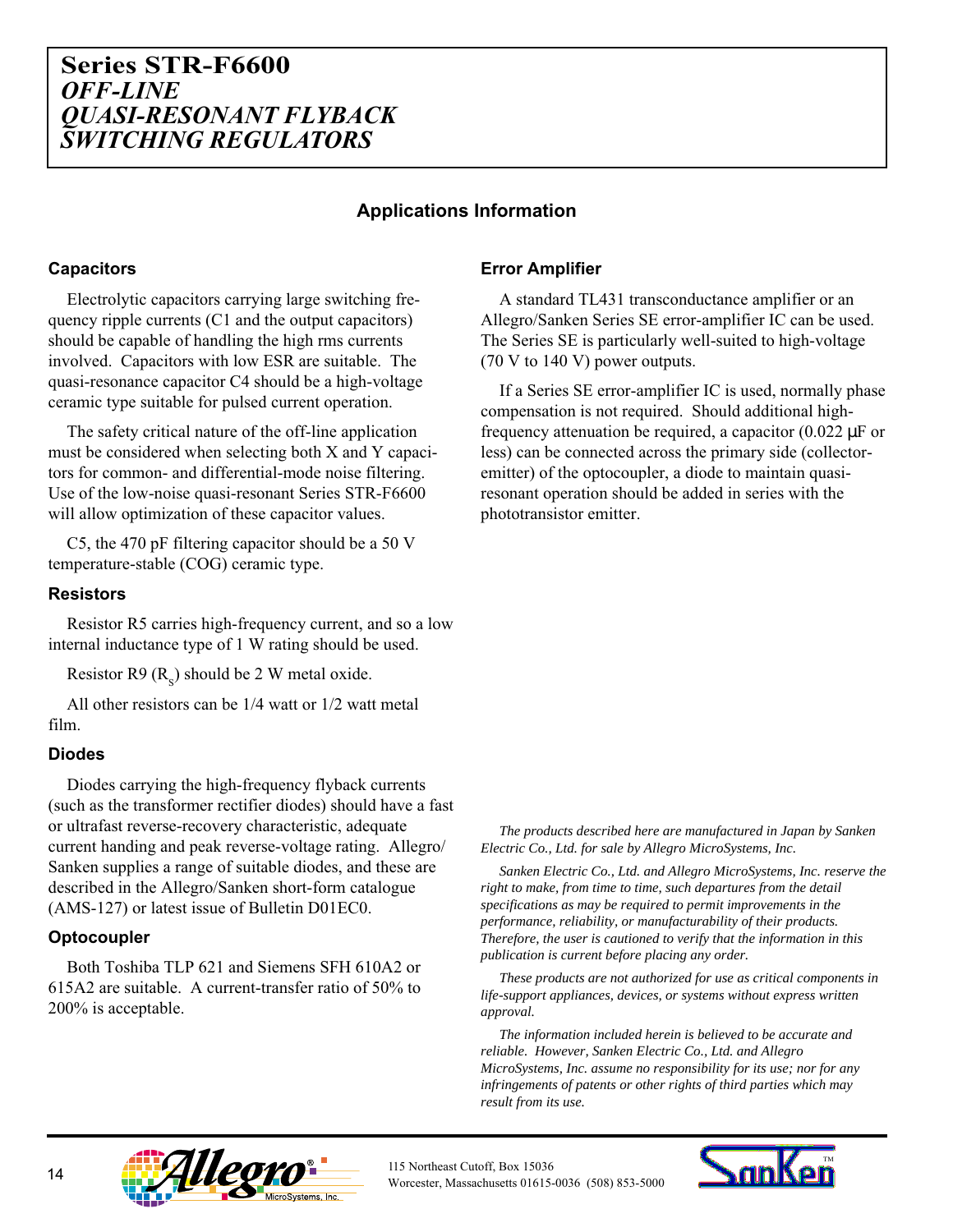

**Dimensions in Inches** (for reference only)

Recommended mounting hardware torque: 4.34 – 5.79 lbf•ft. Recommended silicone grease: Dow Corning SC102, Toshiba YG6260, Shin-Etsu G746., or equivalent